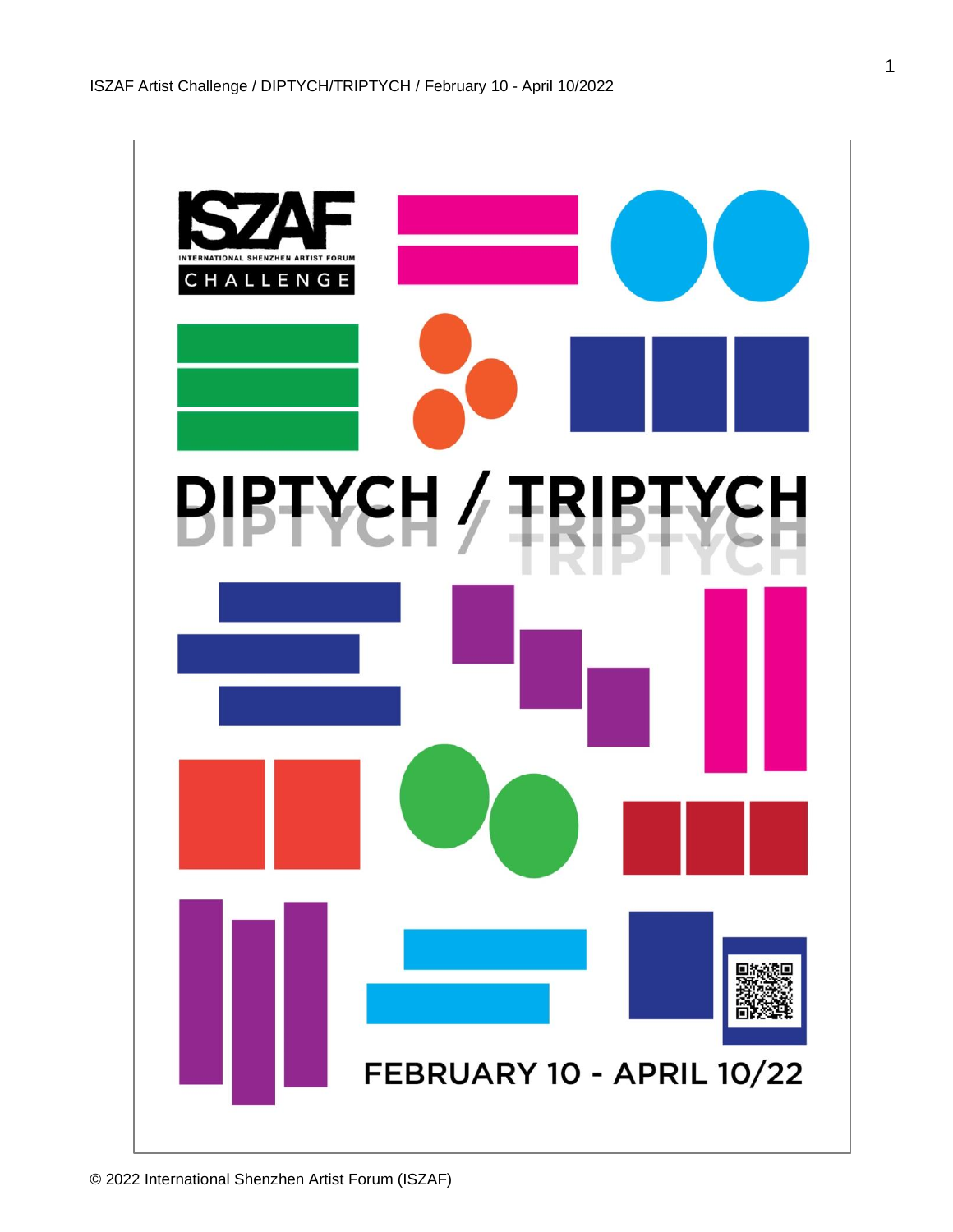

# **DIPTYCH/TRIPTYCH**

*February 10 – April 10, 2022*

# **THE CHALLENGE:**

**Create a minimum of 1 diptych or triptych. The media used and subject matter are open. Use the leading quotes and question as inspiration.** 

The artwork should be inspired by the challenge subject, leading quotes and leading question and is open to interpretation by each artist. The participating artists will be added to the "Diptych/Triptych" challenge group on WeChat. They will be encouraged to share and engage in discussion about their challenge artwork on an ongoing basis throughout February to April.

#### ➢ **SUBJECT:** "Diptych/Triptych"

Diptych: An artwork that consists of 2 separate pieces of work that act as one piece of artwork together. Triptych: An artwork that consists of 3 separate pieces of work that act as one piece of artwork together.

➢ **LEADING QUESTION:** How can multiple surfaces and elements be used to communicate a singular concept or idea?

#### ➢ **LEADING QUOTES:**

"I like the juxtaposition of the images captured on three different canvases. I see images in series. And I suppose I could go on long beyond the triptych and do five or six together, but I find the triptych is more a balanced unit." **– Francis Bacon**

"The object of art is not to reproduce reality, but to create a reality of the same intensity" **– Alberto Giacometti**

"I have a flood of ideas in my mind. I just follow my vision." **– Yayoi Kusama**

"They suggested that two canvases he had already made be presented as a diptych, to which Warhol responded, 'gee whiz yes" – **Tate Museum on Andy Warhol's** *Marilyn Diptych*

"I don't think about art when I'm working. I think about life." **– Jean-Michel Basquiat**

**"**I'd like to pretend that I've never seen anything, never read anything, never heard anything… and then make something." **– Keith Haring**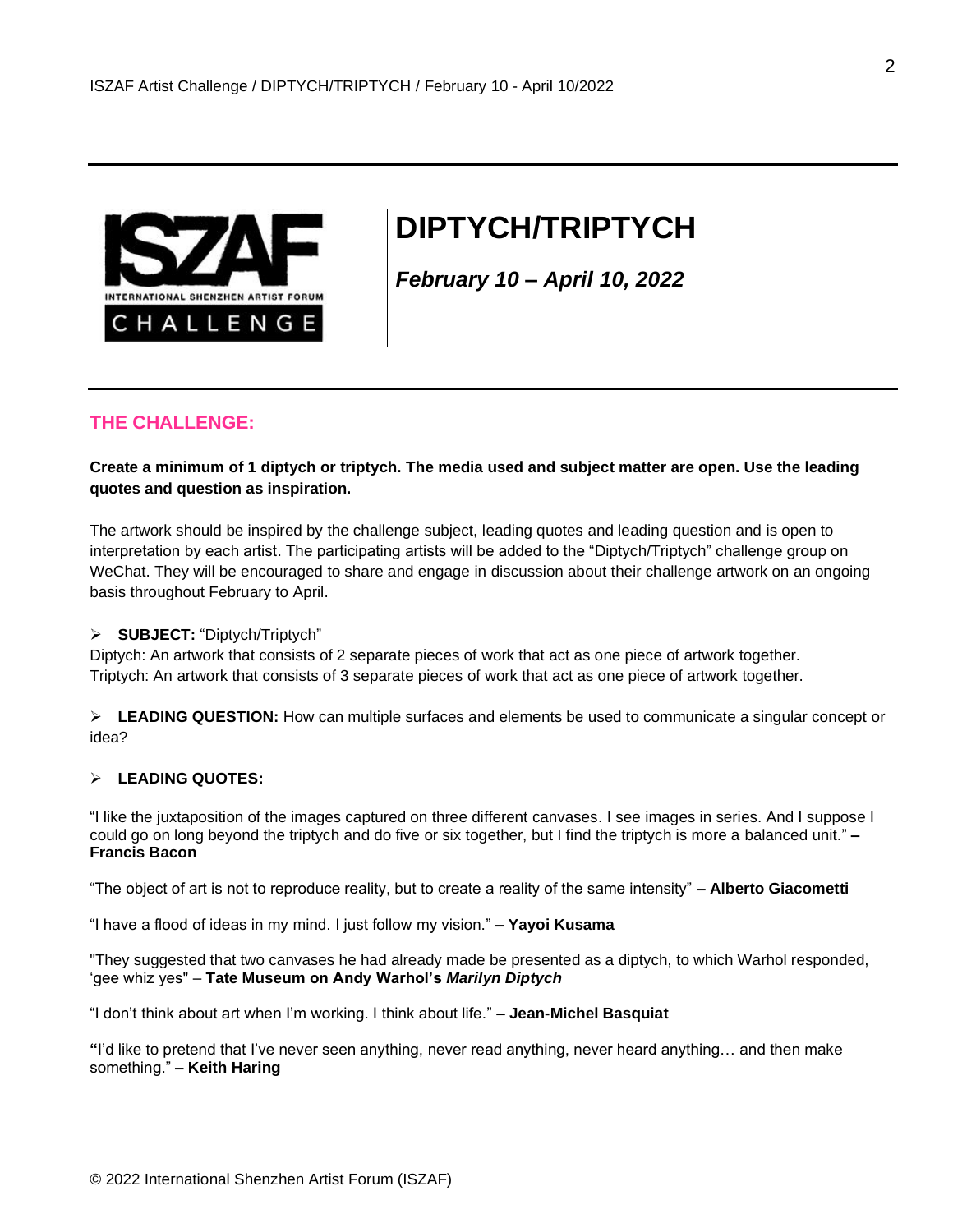## **OVERVIEW OF ALL ISZAF CHALLENGES:**

ISZAF sponsors and supports artist challenges for Shenzhen based artists and residents. ISZAF Challenges are established by the ISZAF Administration Team to focus and guide the ISZAF members and community in the daily habit of making work. ISZAF believes, the more you do, the more you express yourself, the clearer your message will become. Inevitably, ISZAF desires to promote collaborative artist expression in hopes to build community and strengthen the artistic expression of each participating ISZAF member.

The purpose for the ISZAF Challenges is to promote and develop ISZAF's mission; the 3 C's: Connect, Converse, Convey.

- **CONNECT:** Challenges connect people of all ages and artistic backgrounds both amateur and professional, who are willing to "challenge" themselves to make work focused on a single theme.
- **CONVERSE:** Using WeChat as a live discourse platform, participates share their artwork and critique, support, and encourage each other.
- **CONVEY:** At the end of this challenge, all artwork completed by the participating artists will be exhibited in a Padlet gallery on the ISZAF website—www.iszaf.com.

## **HOW TO TAKE PART:**

Artists interested in participating in this challenge should join the WeChat ISZAF Pattern Challenge group through the QR code posted in the (ISZAF) Community Member Forum WeChat group.

#### **THE TIMELINE:**

- **February 10/2022**—**Challenge Begins.** An ISZAF Administrative Team member will officially begin the challenge in the WeChat challenge chat and include further necessary details.
- **February 10/2022 to April 10/2022:** Artists will create artworks related to the challenge subject, quotes and leading questions.
	- o **Ongoing throughout this phase, artists should share their progress and encourage others in the WeChat "Pattern" Challenge group:**
		- Weekly posts on your progress by Saturday during every week of the challenge (February 12, 19, 26, March 5, 12, 19, 26, April 2, 9)
		- Encourage others in the group to participate
		- Give constructive feedback on work created and shared during the challenge
- **April 10/2022** Challenge Ends.
- **Late April 2022 or May 2022** We would like to have a pop-up style show/ or exhibition to celebrate the work created from our challenge! Specific details are TBD.

## **CHALLENGE EXPECTATIONS AND REGULATIONS:**